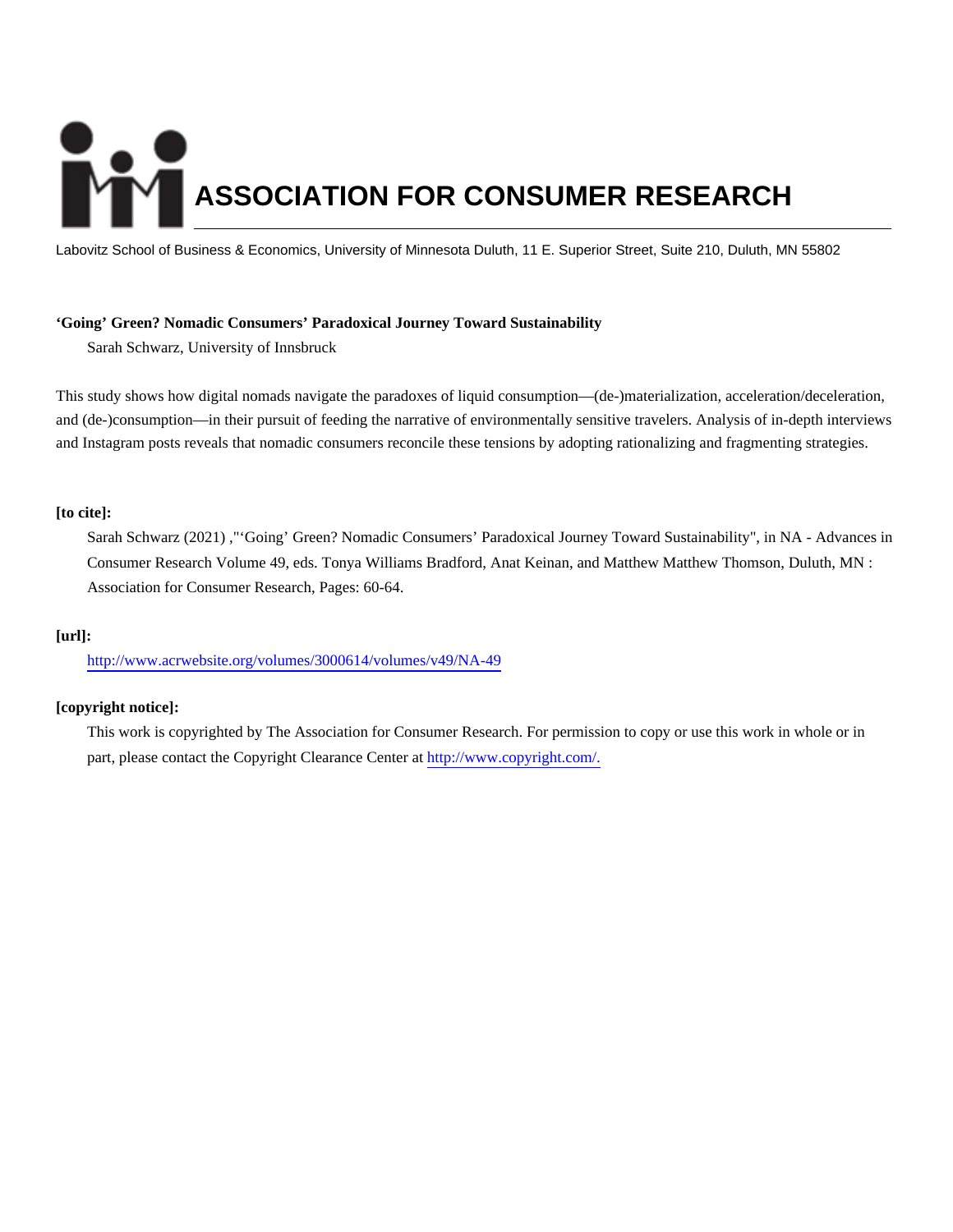# 'Going' Green? Nomadic Consumers' Paradoxical Journey Toward Sustainability

Sarah Schwarz, University of Innsbruck, Austria

# **INTRODUCTION**

"The world is waking up. And change is coming, whether you like it or not." In her speech at the 2019 U.N. Climate Action Summit, teen advocate Greta Thunberg challenged political leaders to further the global movement toward sustainability. However, introducing new understandings of consumption experiences (Tezer and Onur Bodur 2020), the growing discourse on *going green* also invites consumers to pay closer attention to the environmental repercussions of materializing tendencies. In times where mobility is celebrated as an indispensable feature of postmodern societies (Bauman 2000), studies have alluded to the potential of exploring the demand for sustainability in the context of travelers (e.g., Orel 2021)—liquid consumers.

The explosion of online technologies allows digital nomads to combine work and travel (Hart 2015). Mirroring the vanguard of a mobile lifestyle revolution, they escape from traditions propagated by the settled (Reichenberger 2017). Recent consumer research has initiated a dialogue about liquid marketplace interactions (Bardhi and Eckhardt 2017; Eckhardt and Bardhi 2020). While consumption in conditions of linear mobility such as migration or expatriation assumes linking value (Belk 1992; Thompson and Tambyah 1999), nomadic consumers celebrate flexibility, immateriality, and functionality since ownership poses a potential threat to lightweight movements. Thus, their detachment from the marketplace is a manifestation of neither market alienation nor consumer resistance (Bardhi and Eckhardt 2017).

Nevertheless, research has hitherto overlooked to refine the role environmental sensibility plays in nomadic consumers' encounters with the material world. Put differently, studies placing the concept of liquid consumption under the umbrella of sustainability-"meeting the needs of the present without compromising the ability of the future generations to meet their own needs" (UN/WCED 1987)—remain scarce. Regarding the topicality of sustainable mobility, this study examines how nomadic consumers negotiate the paradoxes of liquid consumption in crafting their narrative of environmentally sensitive travelers. Drawing from a paradox lens, in-depth interviews and Instagram posts reveal that digital nomads use rationalizing and fragmenting strategies to realize self-imposed sustainability agendas.

# **THEORY**

# **Consumer Sustainability**

The current movement for climate action has sparked more and more protests that call for concerted efforts to address environmental justice. With the accumulation of movements promoting messages to save the planet (Schlosberg and Coles 2016), the imperative of adopting sustainable lifestyles has increasingly been thrust into the public spotlight. As this interest in the consolidation of nature and the human has permeated research across disciplines (Rockström, Bai, and deVries 2018), recent years have witnessed a more widespread academic discourse on the socio-economic facets of environmentalism. Translated into the realm of marketing research, the idea of sustainability has undergone a revival in the study of consumerism (e.g., Lim 2017). Scholars have made attempts to develop more nuanced insights into a plethora of concepts including environmental consciousness (Mataracı and Kurtuluş 2020), moral competences (Valor, Antonetti, and Merino 2020), or green altruism and thinking (Ali et al. 2020). Others have situated the consumption model of the sharing economy in the trajectory of sustainability research (e.g., Plewnia and Guenther 2018). Lim (2017) summarizes debates from both within and outside academia and points to the threefold theoretical concepts of mindfulness, responsibility, and anti-consumption that crystallize in sustainable consumerism.

Similarly, a growing body of research has drawn attention to environmentally sensitive consumer behavior in contexts of postmodern mobility. Rokka and Moisander (2009), for example, highlight the critical role of global travelers' online communities in fostering an environmental dialogue. Alternatively, in their studies on contemporary nomads' de-materialization and pilgrims' deceleration, Bardhi et al. (2012) and Husemann and Eckhardt (2019) emphasize the importance of investigating the phenomenon of de-(or anti-) consumption in more detail. This quest for sustainable consumerism constitutes the flip side of multiplex and accelerated conditions (Bauman 2000; Rosa 2013). Thus, prior research has foreshadowed the ambivalent nature of consumption in liquidity where "everything is mobile, uncertain, temporary" (Bauman and Bordoni 2014, 88) and hinted at the power of illuminating the inherent paradoxical tensions.

# **The Paradox**

Recent work outside of consumer research has gleaned further insights into the paradoxes of (de-)materialization, acceleration/ deceleration, and (de-)consumption accompanying digital nomads. Studies from the field of information technology and tourism have implied that unsettled lifestyles are not only marked by minimalist and slowing-down tendencies but also nourished by material consumption facilitating immersion in ever-changing cultural contexts (Hannonen 2020; Mancinelli 2020). This suggests that digital nomads, who uniquely blur career and mobility trajectories (Hart 2015), find themselves *betwixt and between* these opposing quests of liquid consumption while feeding their narrative of environmentally sensitive travelers.

We aim to produce an all-encompassing picture of nomadic sustainable consumerism by reconciling the tensions unfolding in liquid conditions. This study therefore embraces the co-existence of polarities within consumer research (Firat and Venkatesh 1995; Mick and Fournier 1998) and carves out how nomadic consumers negotiate the "two sides of the same coin" (Lewis 2000, 761) on their journey toward sustainable working and traveling. We recognize the fruitfulness of the paradox lens as a perspective for describing postmodern phenomena (Brown 1995), and, more specifically, illuminating sustainability concepts from an angle that dissolves either/or divisions (e.g., Van der Byl, Slawinski, and Hahn 2020).

### **METHOD**

Framed along an interpretive paradigm, this study draws upon narratives from interviews and social media posts to explore how digital nomads negotiate the paradoxes of liquid consumption to realize self-imposed sustainability agendas. We defined nomadic consumers—the poster child for liquid marketplace actors (Bardhi et al. 2012; Bardhi and Eckhardt 2017)-as lifestyle designers whose fluid working-while-traveling existence is nourished by digital technologies (Hart 2015; Reichenberger 2017). We applied heterogeneous purposive sampling to virtually select 17 interview participants with varying ages, genders, nationalities, professions, and mobility backgrounds. In-depth online conversations followed a semi-structured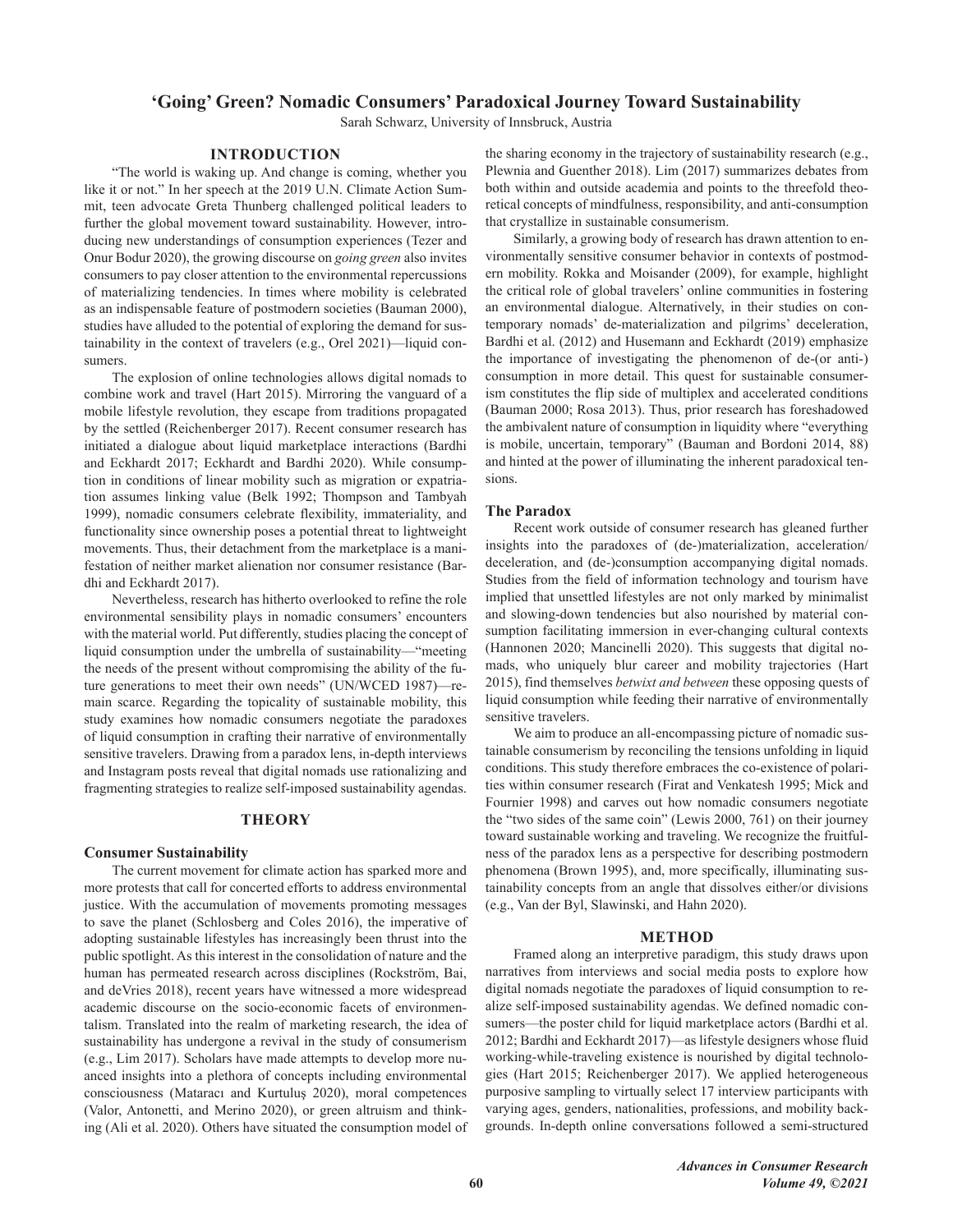# **FINDINGS**

guideline (McCracken 1988) and revolved around the role sustainability plays for nomadic consumers. We also studied online communication contexts netnographically (Kozinets 2020) to gain a more multifaceted picture of how digital nomads respond to the global call for *going green*. Considering the high priority that digital nomads attach to social media (Bonneau and Aroles 2021), we purposively selected four nomadic consumers, whose lifestyle blogs repeatedly picked up the debate on sustainable mobility, and paid closer attention to the written material (textual captions including hashtags) of overall 304 corresponding Instagram posts. We analyzed interview transcripts and online content through the iterative process of categorization and abstraction, using an inductive and constant comparison approach (Spiggle 1994).

This study unpacks the paradoxes around liquid consumption, shedding light on the imperative of acting sustainably. Revealing mobile consumers' growing appetite for both de-materialization (Bardhi et al. 2012) and deceleration (Husemann and Eckhardt 2019), the findings show that they pursue de-consumption not only to travel lightly but also to realize self-imposed sustainability agendas. Our respondents' cosmopolitanism is accompanied by the appreciation of minimalism—"you do not need a lot of things in this world to be happy" (Mel-31-Australia)—and the rejection of fastness—"you realize that sooner or later, that you need to slow down" (Franz-

### **Table 1: Overview of Findings**

# RATIONALIZING AND FRAGMENTING STRATEGIES

used to reconcile the paradoxes of liquid consumption—(de-)materialization, acceleration/deceleration, and (de-)consumption—in nomadic pursuits of realizing self-imposed sustainability agendas

### **RATIONALIZATION**

= declining responsibility for unsustainable actions that align with the nomadic lifestyle

# **Stressing Values**

"[Sustainability] plays a huge role for me. [But ] I know that I cannot take on a long-distance journey without flying. Also, I am aware that planes are not really good for the environment... My concept of living was just not built upon [this idea of] staying in Germany for an eternity." (Caro-47-Germany)

# **Blaming External Factors**

"In Panama and Costa Rica, it was just awful, the amount of plastic that was wasted. That made me feel sick and depressed. We felt like in these countries, we were forced to use more plastic in three or four months than we would in one whole year at home." (Michael-39-Germany)

# **Neutralizing Implications**

"I know that flying is just one drop in the bucket...And that consuming animal-based products tremendously destroys [sustainable living]. I am not even talking about the underlying moral aspects. So, in this regard, I try to live environmentally friendly." (Max-35-Austria)

# **FRAGMENTATION**

= assuming responsibility for sustainable actions that align with the nomadic lifestyle

### **Balancing Trade-Offs**

"I am vegetarian, would love to be vegan but that kind of doesn't seem to work out...I do not produce a lot of trash. I really am conscious. I do not consume unnecessary stuff. I do not buy leather products. But we travel a lot, which is for sure not sustainable." (Nora-30-Austria)

# **Choosing Alternatives**

"I've started like [to carry] a water bottle with me...I kind of have converted a lot of like my stuff in our house, like into being a little eco-friendlier...We have tons of like terrycloth reusable towels and cloth napkins and, you know, just little things like that."  $(Brandy-31-US)$ 

# **Minimizing Routines**

"We have given a lot of thought to the fact that we fly more than most people and we do not like that, so we are trying to travel more regionally, [sustainably] ... You know, we do fly three, four times a year and we would like to minimize that." (Claude-55-US)

### **Advocating Initiatives**

"I worked in a natural reserve for one month...I was volunteering there, so we would pull out trees that shouldn't be there, because they were killing other vegetation and the animals shouldn't be eating them. And we would plant new trees." (Mel-31-Australia)

# **Promoting Initiatives**

"If we can educate a few people to use their reusable shopping bags, I think that's helpful... And we, um, try to show, talk about some of these sustainability issues on our blog. And we've started a new business as well to help raise awareness." (Patricia-30-New Zealand)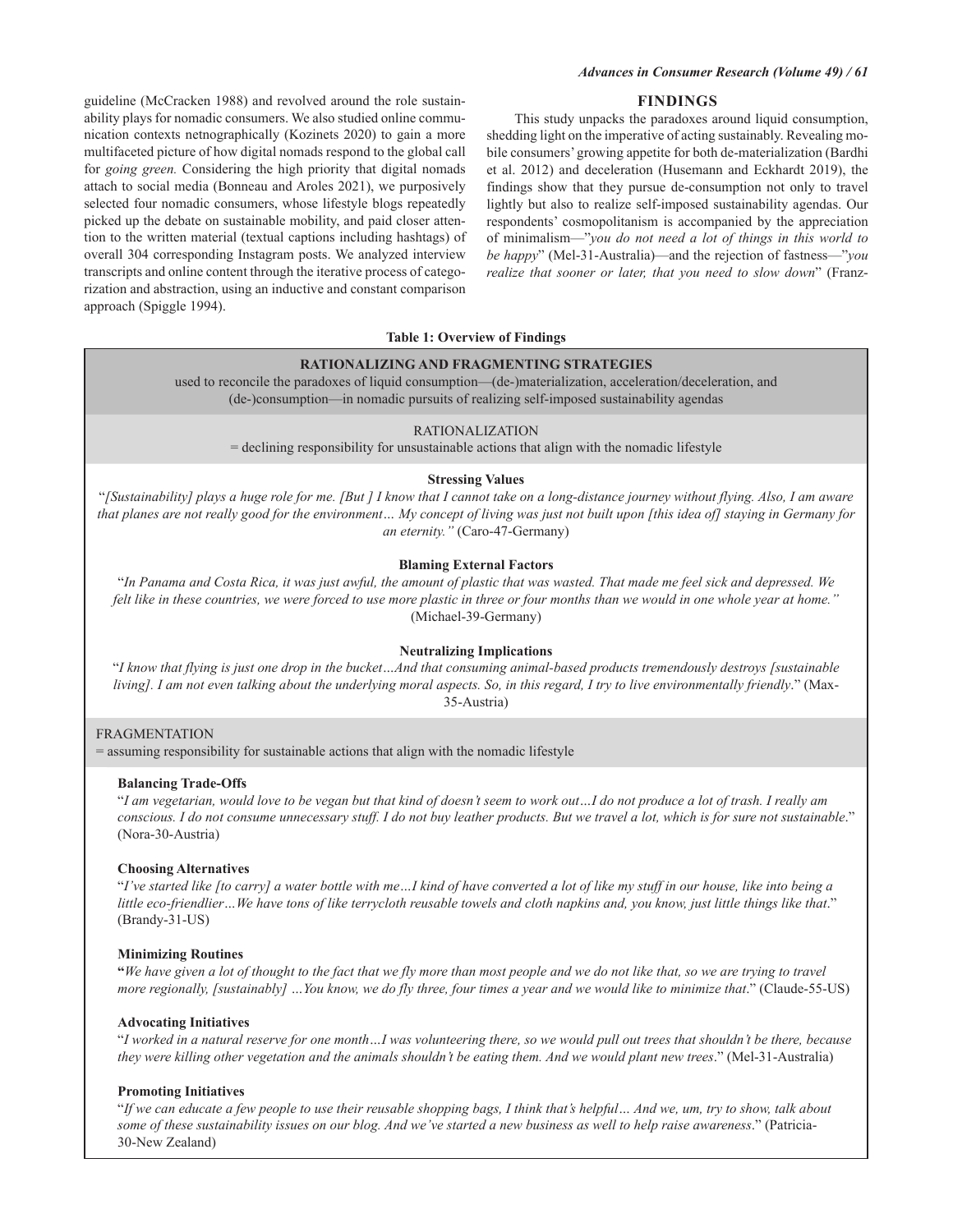35-Germany). Nevertheless, the findings also unveil that mobile conditions do not produce complete detachments from the material and the fast (Hannonen 2020; Mancinelli 2020). Nomadic movement depends on certain objects serving as strategic resources (Bardhi et al. 2012)—"my laptop is my most important tool...basically, everything comes down to the laptop" (Kerstin-34-Canada)—and coined by re-immersion in experiences of acceleration (Husemann and Eckhardt 2019)-"I can't imagine staying at one place forever...I am just enjoying my [unsettled] self too much" (Rickey-51-US). These accounts underline that digital nomads find themselves torn between (de-)materializing and accelerating/decelerating tendencies, rather than entirely escaping from consumerism. We further unveil that in their pursuit of crafting the narrative of environmentally sensitive travelers, nomadic consumers resolve the tension between these opposing quests by engaging in rationalizing and fragmenting strategies (table 1).

Data analysis reveals that the premise of sustainability-in this case, considering the environmental repercussions of consumer actions-runs like a continuous thread throughout digital nomads' lives. We therefore accentuate that "the display of social, environmental, and cultural knowledge" becomes the new token of liquidity (Eckhardt and Bardhi 2020, 93). Digital nomads feel responsible for "keeping an eye on sustainable practices" (Taba-26-Austria) and sometimes even try "to encourage an open discussion and a big debate about all this" (Claude-55-US). However, nomadic consumers also confess that aligning their lifestyle with self-imposed sustainability agendas poses a challenge since "traveling is not as environmentally friendly as [they] would like to think" (Andi-31-US).

### **Rationalization**

The mobile existence of digital nomads is inextricably tied to materialized and accelerated consumption not serving sustainability goals, such as serial aerial transportation and innovative technological applications. We find that our respondents harmonize environmentally sensitive beliefs and discrepant behavior by drawing upon rationales "used to produce a notion of reason, and thus legitimation for one's own interpretation" (Kallio, Nordberg, and Ahonen 2007, 49). When falling into the seductive trap of accepting unethical offerings (Eckhardt, Belk, and Devinney 2010), nomadic consumers decline responsibility for acting unsustainably.

That is, our respondents engage in strategies of economic rationalization where actions are justified by prioritizing personal utilities (Eckhardt et al. 2010)—stressing values drawn from them. As exemplified in the case of consuming plane tickets, digital nomads "flying around the whole bloody world" (Kim-49-Denmark) reiterate that their mobile existence is contingent on long-haul traffic-"I try to avoid aerial transportation. But how else should I travel from Europe to Asia" (Taba-26-Austria). Moreover, our respondents consider blaming external factors to rationalize environmentally insensitive behavior. The findings point to consumers who attribute accountability to aggravating circumstances when assuming that actions are beyond their self-control (Kaptein and van Helvoort 2019). Michael's (39-Germany) account underlines this strategy: "I am forced to live with plastic [bottles]...unlike when being at home in Europe, during my trips, I cannot just drink fresh water directly from the tap." Additionally, consumer narratives reveal that our respondents refer to rationalizing strategies by neutralizing the implications of their actions. The findings cast light on the claim of relative acceptability where justification is based on the argument that others act worse (Henry and Eaton 1999). Max (35-Austria), for example, stresses that nomadic transportation emissions are comparably insignificant as "70 percent of the greenhouse gases stem from animal husbandry [anyway]."

### Fragmentation

Digital nomads depend on materialized and accelerated consumption to carry out their mobility projects. This forces them to violate, to some extent, the environment (Orel 2021), which sparks feelings of guilt about "traveling in a decadent way" (Claude-55-US). The findings reveal that to balance environmentally sensitive beliefs and discrepant behavior, nomadic consumers seize opportunities for actively adapting the latter. Our respondents celebrate a fragmented "series of small wins" to tackle the problem (Weick 1984, 43) of unethical traveling, gradually taking responsibility for sustainable actions (O'Connor and Keil 2017) which align with their liquid existence.

One manifestation of these fragmenting strategies concerns the attempt of **balancing** the trade-offs between environmentally (in-)sensitive behavior. Digital nomads report making amends for their ecological footprint by renouncing from certain unsustainable experiences, such as using heating during European winters, purchasing counterfeit products, or possessing cars. Consumer narratives also emphasize the quest for choosing alternatives (Edbring, Lehner, and Mont 2016) to curate a nomadic yet environmentally sensitive lifestyle. Our respondents deliberately opt for the versions that seem to be most in accordance with the tenets of sustainability, exhibiting a preference for local over online shops, electronic over printed books, or natural over non-recyclable wrappings. Fragmenting strategies are further rooted in pursuits of minimizing routines that are considered environmentally insensitive. Digital nomads set limitations to corresponding behavior, such as in the form of temporal and spatial boundaries. For example, our respondents report taking advantage of slow traveling options by extending their stay in particular localities (Sales Oliveira 2020). Consumer narratives further unveil the attempt of advocating initiatives that address environmental issues (Schlosberg and Coles 2016) by contributing to the maintenance of natural resources. Examples are voluntary participations in beach clean-ups or programs for the protection of wildlife sanctuaries which outweigh the damage sometimes even caused from within the own tribe. Similarly, our respondents feel accountable for promoting initiatives (Marquardt 2020) of sustainable development to fellow travelers and local communities alike. Corresponding consumer narratives revolve around fragmenting strategies where online platforms (Rokka and Moisander 2009) (e.g., #zerowastelifestyle, #savetheplanet) and offline gatherings are used to communicate the urgency of environmentally sensitive living.

# **DISCUSSION**

This study offers a novel account of digital nomadism in liquid times of unprecedented change and ambivalence (Bauman 2000; Bauman and Bordoni 2014). We contribute to recent literature as follows: Recognizing the potential of unpacking phenomena of sustainability in the context of contemporary mobility (e.g., Orel 2021), this study picks up the debate on environmentalism within consumer research. We add to Rokka and Moisander's (2009) study on global travelers by revealing that they encounter the opposing quests for (de-)materialization (Bardhi et al. 2012), acceleration/ deceleration (Husemann and Eckhardt 2019), and (de-)consumption to realize self-imposed sustainability agendas. The findings describe digital nomads as consumers who adopt an environmentally sensitive mindset and identify themselves "as a 'good' group of travelers" (Agyeiwaah et al. 2020). Nevertheless, since nomadic living entails consumption that does not always comply with the tenets of sustain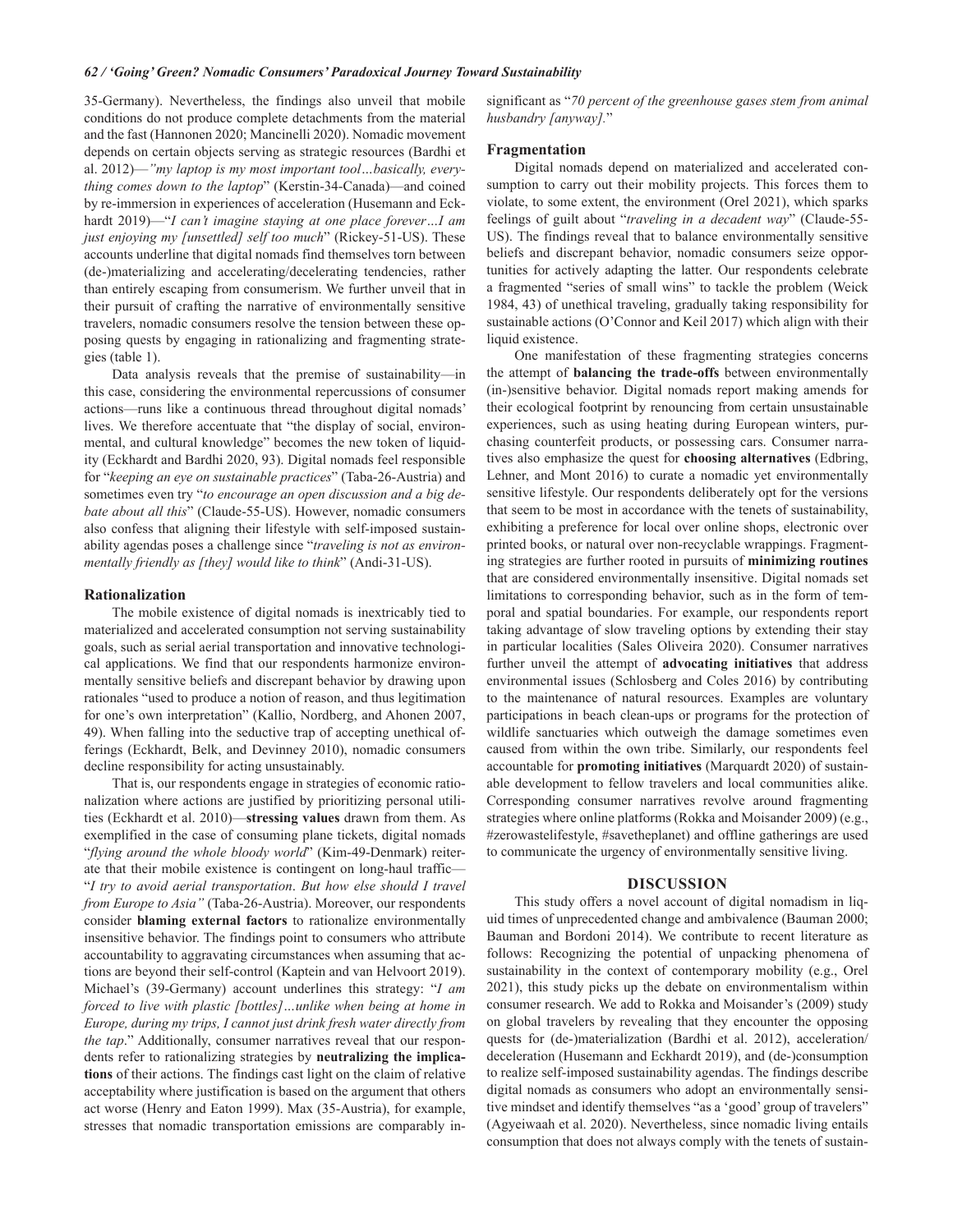ability, this study challenges the assumption that attitudes, expectations, and values—the intangible—are tied to sustainable behavior—the tangible (Lim 2017; Sheth, Sethia, and Srinivas 2011). The findings echo Eckhardt et al.'s (2010) picture of consumers taking advantage of rationales to reconcile beliefs and discrepant unethical—in this case, environmentally insensitive—behavior. However, reminding of Festinger's (1957) cognitive dissonance theory, this study emphasizes that nomadic consumers also perform adaptations to actively work toward compensating this gap in fragments. This study suggests that digital nomads either decline or assume responsibility for going green, depending on whether either environmentally insensitive or sensitive actions align with their unsettled lifestyle. Ultimately, we introduce the idea that digital nomads negotiate the tension of being *betwixt and between* sustainable orientations and unsustainable actions by engaging in a cycle of taking from and giving back to the environment. Thus, the findings point to a rather paradoxical nature of nomadic consumers' journey toward crafting their narrative of sustainable travelers.

This study comes with limitations since we neglected to touch upon the role of the SARS-CoV-2 pandemic in digital nomads' pursuit of environmentally sensitive mobility experiences. Follow-up studies could adopt a longitudinal study to refine the long-term implications of the current upheavals for mobile consumers and their sustainability agendas. Additionally, future research should pay closer attention to the interwovenness between rationalizing and fragmenting strategies. In doing so, studies could elaborate in more detail on how they mirror the quests for (de-)materialization, acceleration/deceleration, and (de-)consumption. Overall, we aim to initiate a discussion about sustainable consumerism in settings of nomadic liquidity. This is a phenomenon worth studying-after all, something that the world needs now is *going green*, which can never be as literally embodied as by travelers themselves.

### **REFERENCES**

- Agyeiwaah, Elizabeth, Stephen Pratt, Benjamin Lucca Iaquinto, and Wantanee Suntikul (2020), "Social Identity Positively Impacts Sustainable Behaviors of Backpackers," Tourism Geographies, Published electronically October 23, 2020.
- Ali, Fayaz, Muhammad Ashfaq, Saira Begum, and Ayaz Ali (2020), "How 'Green' Thinking and Altruism Translate into Purchasing Intentions for Electronics Products: The Intrinsic-Extrinsic Motivation Mechanism," Sustainable Production and Consumption, 24, 281-91.
- Bardhi, Fleura and Giana M. Eckhardt (2017), "Liquid Consumption," Journal of Consumer Research, 44 (3), 582-97.
- Bardhi, Fleura, Giana M. Eckhardt, and Eric J. Arnould (2012), "Liquid Relationship to Possessions," Journal of Consumer Research, 39 (3), 510-29.
- Bauman, Zygmunt (2000), Liquid Modernity, Cambridge, UK: Polity.
- (2007), Liquid Times: Living in an Age of Uncertainty, Cambridge, UK: Polity.
- Bauman, Zygmunt and Carlo Bordoni (2014), State of Crisis, Cambridge, UK: Polity
- Belk, Russell W. (1992), "Moving Possessions: An Analysis Based on Personal Documents from the 1847-1869 Mormon Migration," Journal of Consumer Research, 19 (3), 339-61.
- Belk, Russell W., Giana M. Eckhardt, and Fleura Bardhi, eds. (2019), Handbook of the Sharing Economy, Cheltenham, UK: Edward Elgar.
- Bonneau, Claudine and Jeremy Aroles (2021), "Digital Nomads: A New Form of Leisure Class?," in Experiencing the New World of Work, ed. Jeremy Aroles, François-Xavier de Vaujany, and Karen Dale, Cambridge, UK: Cambridge University Press,  $157 - 77.$
- Brown, Stephen (1995), Postmodern Marketing, London: Routledge,
- Eckhardt, Giana M. and Fleura Bardhi (2020), "New Dynamics of Social Status and Distinction," Marketing Theory, 20 (1),  $85 - 102$
- Eckhardt, Giana M., Russell W. Belk, and Timothy M. Devinney (2010), "Why Don't Consumers Consume Ethically?," Journal of Consumer Behaviour, 9 (6), 426-36.
- Festinger, Leon (1957), A Theory of Cognitive Dissonance, Stanford, CA: Stanford University Press.
- Firat, A. Fuat and Alladi Venkatesh (1995), "Liberatory Postmodernism and the Reenchantment of Consumption," Journal of Consumer Research, 22 (3), 239-67.
- Edbring, Emma Gullstrand, Matthias Lehner, and Oksana Mont (2016), "Exploring Consumer Attitudes to Alternative Models of Consumption: Motivations and Barriers," Journal of Cleaner Production, 123, 5-15.
- Hannonen, Olga (2020), "In Search of a Digital Nomad: Defining the Phenomenon," Information Technology & Tourism, 22 (3),  $335 - 53$ .
- Hart, Anna (2015), "Living and Working in Paradise: The Rise of the 'Digital Nomad'," The Telegraph. Retrieved April 21, 2021 from https://www.telegraph.co.uk/news/features/11597145/ Living-and-working-in-paradise-the-rise-of-the-digital-nomad. html.
- Henry, Stuart and Roger Eaton, eds. (1999), Degrees of Deviance: Student Accounts of Their Deviant Behaviour, 2<sup>nd</sup> ed., Salem, WI: Sheffield.
- Husemann, Katharina C. and Giana M. Eckhardt (2019), "Consumer Deceleration," Journal of Consumer Research, 45  $(6)$ , 1142-63.
- Kallio, Tomi J., Piia Nordberg, and Ari Ahonen (2007), "'Rationalizing Sustainable Development' - a Critical Treatise," Sustainable Development, 15 (1), 41-51.
- Kaptein, Muel and Martien van Helvoort (2019), "A Model of Neutralization Techniques," Deviant Behavior, 40 (10),  $1260 - 85.$
- Kozinets, Robert V. (2020), Netnography: The Essential Guide to Qualitative Social Media Research, 3rd ed., London: Sage.
- Lewis, Marianne W. (2000), "Exploring Paradox: Toward a More Comprehensive Guide," Academy of Management Review, 25  $(4), 760 - 76.$
- Lim, Weng Marc (2017), "Inside the Sustainable Consumption Theoretical Toolbox: Critical Concepts for Sustainability, Consumption, and Marketing," Journal of Business Research, 78, 69-80.
- Mancinelli, Fabiola (2020), "Digital Nomads: Freedom, Responsibility and the Neoliberal Order," Information Technology & Tourism, 22 (3), 417-37.
- Marquardt, Jens (2020), "Fridays for Future's Disruptive Potential: An Inconvenient Youth Between Moderate and Radical Ideas," Frontiers in Communication. Retrieved April 21, 2021 from https://www.frontiersin.org/articles/10.3389/ fcomm.2020.00048/full.